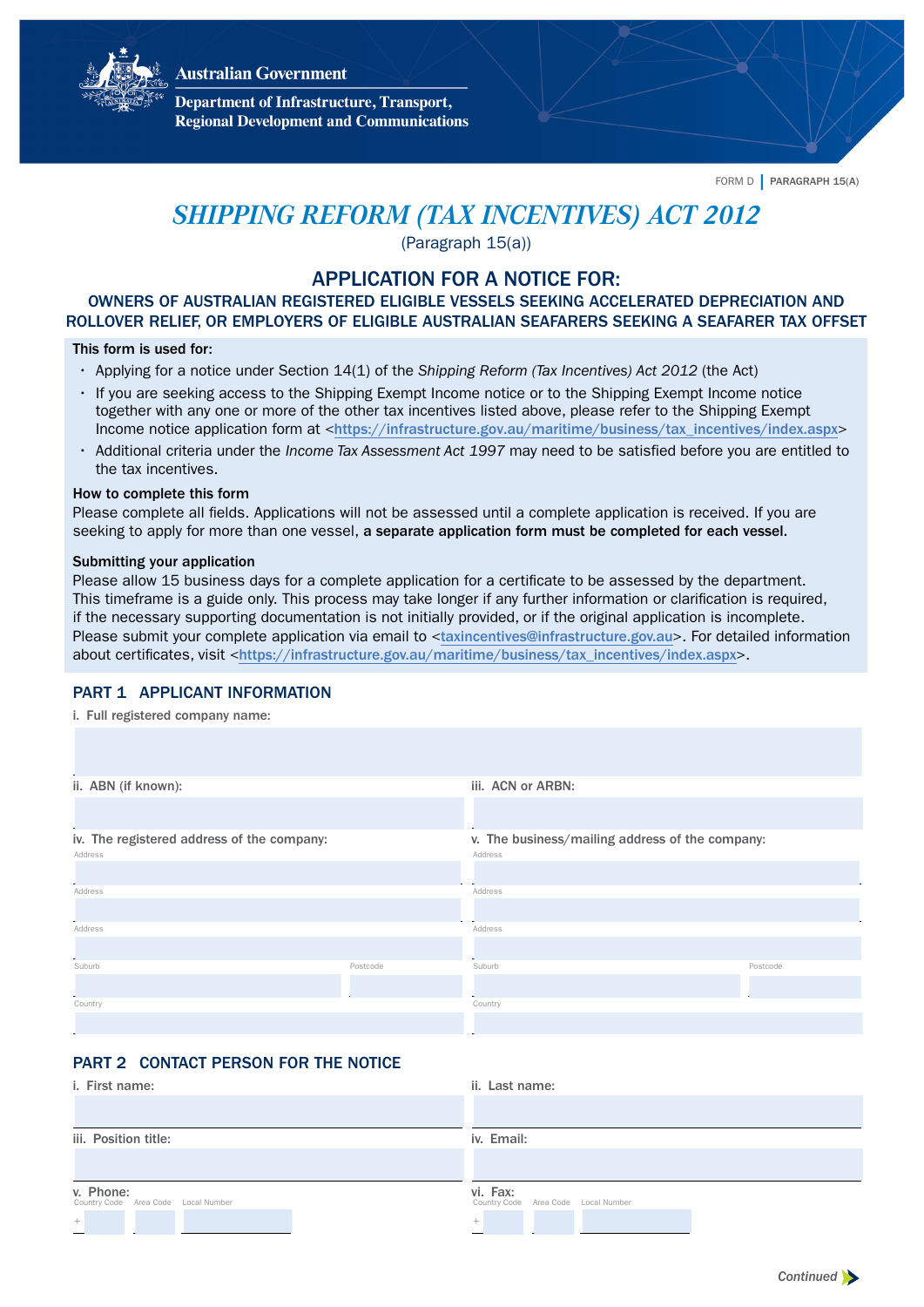

# PART 3 INFORMATION FOR TAX INCENTIVES

i. Accounting period used by applicant for tax reporting purposes: ii. Accounting period sought for this certificate:

iii. Tax incentive(s) which are being sought in relation to the vessel for this income year (please tick all that apply).

Accelerated Depreciation Seafarer Tax Offset Roll Over Relief

#### PART 4 VESSEL DETAILS

| i. Name of the vessel:                                              |                                            |
|---------------------------------------------------------------------|--------------------------------------------|
|                                                                     |                                            |
| General<br>ii. Australian Shipping Register:                        | International                              |
| iii. Vessel IMO number:                                             | iv. Gross tonnage:                         |
|                                                                     | The application must be accompanied Tonnes |
|                                                                     | by a copy of the vessel's Australian       |
| v. Vessel type:                                                     | tonnage certificate                        |
|                                                                     |                                            |
| vi. Dates for which the notice is sought:                           | Date<br>Date                               |
| A notice is only relevant for the first income year that the entity | to                                         |
| seeks shipping tax incentives for the vessel                        |                                            |

#### vii. Description of how the vessel was used during each day for which the notice is sought:

Summary of voyages undertaken to establish trading or operating pattern and the nature of cargo and passengers carried. Please attach additional information if insufficient space.

## PART 5 DECLARATION

| I am authorised to make this application on behalf of the entity whose applicant information appears in Part 1 of this form. |                                                             |      |     |  |
|------------------------------------------------------------------------------------------------------------------------------|-------------------------------------------------------------|------|-----|--|
|                                                                                                                              |                                                             | Yes: | No: |  |
|                                                                                                                              |                                                             |      |     |  |
| I declare that all the information I have given is true and correct.                                                         |                                                             |      | No: |  |
|                                                                                                                              |                                                             |      |     |  |
| Signature:                                                                                                                   | Date:                                                       |      |     |  |
|                                                                                                                              |                                                             |      |     |  |
| Print name:                                                                                                                  | Position held (for example, director, public officer, CFO): |      |     |  |
|                                                                                                                              |                                                             |      |     |  |
|                                                                                                                              |                                                             |      |     |  |

*[Continued](#page-2-0)*